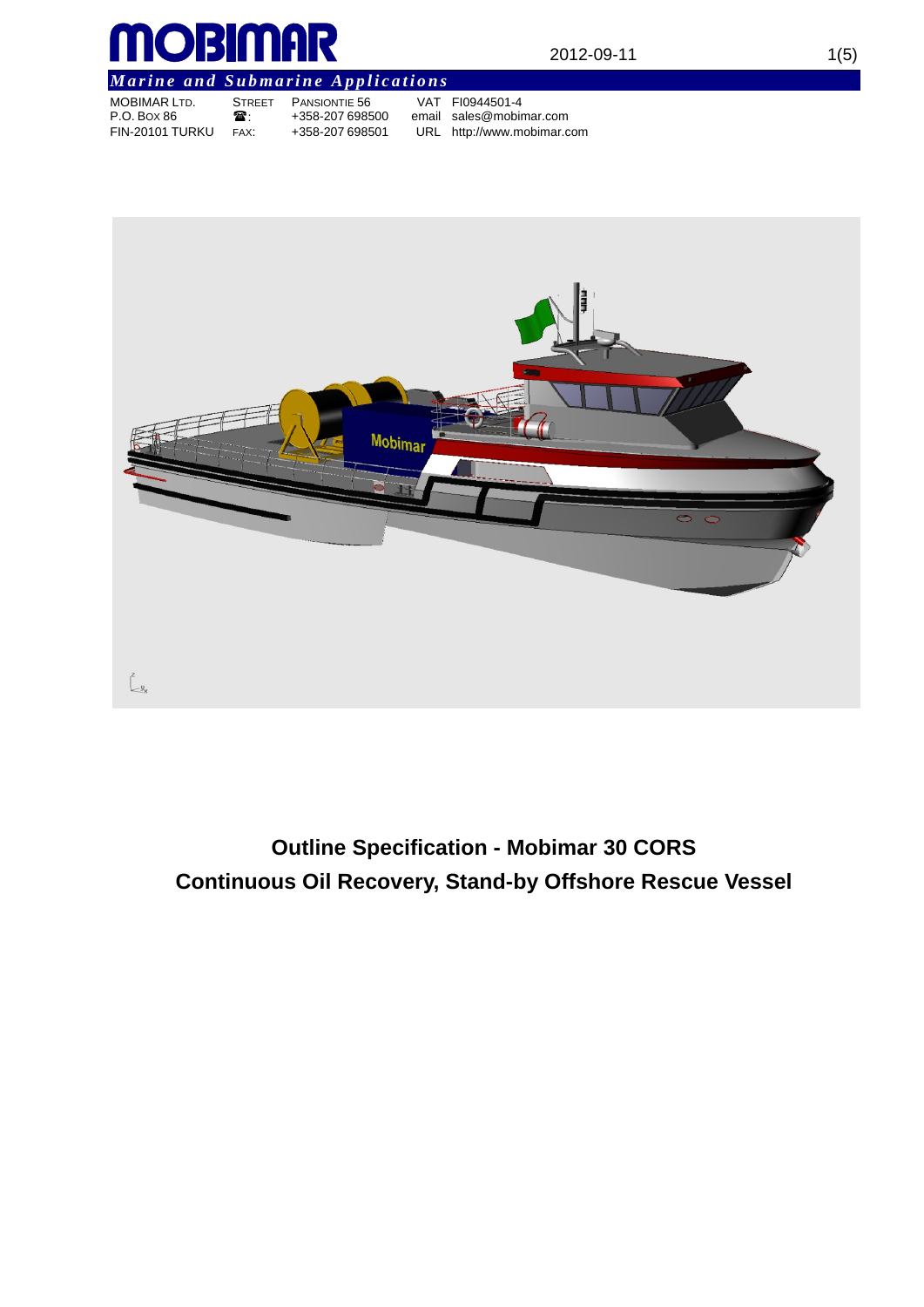

# **1 GENERAL DESCRIPTION**

**Mobimar 30 CORS navigates fast to accident area and collects oil with the help of 2\*300m booms, integrated oil recovery system Finn Sweep and Flexible Floating Storage Tanks. This way it can collect 5000 barrels of oil in 8 hours and can stay Offshore as long as the accident is over. There is no other system similar to it.** 

## *Finnsweep™*

Due to integrated oil spill recovery brush skimmer system FinnSweep ( Mobimar Trade mark ) the vessel is extremely efficient tool in oil spill response. The brush skimmer can take abt. 100 tons of oil from the sea / hour. Theoretically this is 5000 barrels / 8 hours. This means at least 32pcs of 25 m3 Flexible Floating Tanks. The whole recovery system is designed for this capacity. This means that every hour  $4*$  25m<sup>3</sup> floating tanks will be full. The change of tanks and arranging the logistics will be important. The vessel itself can stay at the sea as long as necessary if the fuel, crew and tank logistics are arranged.

#### *Hi-Sprint™ Booms by Vikoma*

The vessel has always two 300 meter long oil booms on ready to use position on main deck. In case of an oil spill the vessel goes to the accident area as fast as possible. When it arrives to the accident area it starts to take out the booms and fill them simultaneously with air. For taking the booms out and filling those effectively two auxiliary boats are needed. These auxiliary vessels need to be able to pull the booms with abt. 3 ton bollard pull each. The oil starts to arrive to the vessel with the help from currents and wind. The in hull integrated FinnSweep™ collection system will be started. A Floating storage tank will be towed behind the vessel and oil will be pumped to it. This whole process is Pat. Pend. by Mobimar.

#### *Trimaran hull*

The vessel has a trimaran hull. This gives a clear advantage compared to other hull types: The resistance and thus the fuel consumption is smaller. Due to combining the hulls with a deck the deck area is huge. Additionally the trimaran has good stability and the behaviour at sea is excellent. It has the deckhouse for operation control in the upper deck forward. Under it are the living quarters and cabins. **The fuel consumption of the vessel while in recovery mode will be abt. 40l/hour of MGO.** 

**Because the recovery system components are chosen carefully the components follow the waves and keep the recovered oil inside the area limited by the boom and the collection vessel. The vessel shall be classified for 4 mHs significant waves. Normal oil recovery is easily disturbed by the waves. CORS system together with the Finnsweep™ brush skimmer is not affected so much by the waves.** 

**Explosion risk is avoided by choosing the components on oil spill work area so that they are EX certified. The exhaust gas pipes are of wet type, the air intake to accommodation and to engine room is arranged from above the deck house. There shall be gas analyzers on main deck to inform the crew of harmful gas existence.** 

**In order to be able to pump the recovered oil to the FFST tanks we are using hydraulic Offloading pumps capable to deliver 140 m3 / hour. The hydraulic pumps for water circulation can be adjusted to from 0-200 litres/sec. There is possibility to connect simultaneously two floating tanks to the system.** 

The vessel is intended for longer open sea expeditions, which can last one week easily.

©Mobimar Ltd. This document is our property and it shall not be disclosed to a third party nor copied, partly or in full, without our consent in writing. FinnSweep is registered trademark of Mobimar Ltd.



**MOBIMAR OY** PO Box 86 **FIN-20101 TURKU** 

+358-206 698 500 +358-207 698 501 Fax: Internet www.mobimar.com email office@mobimar.com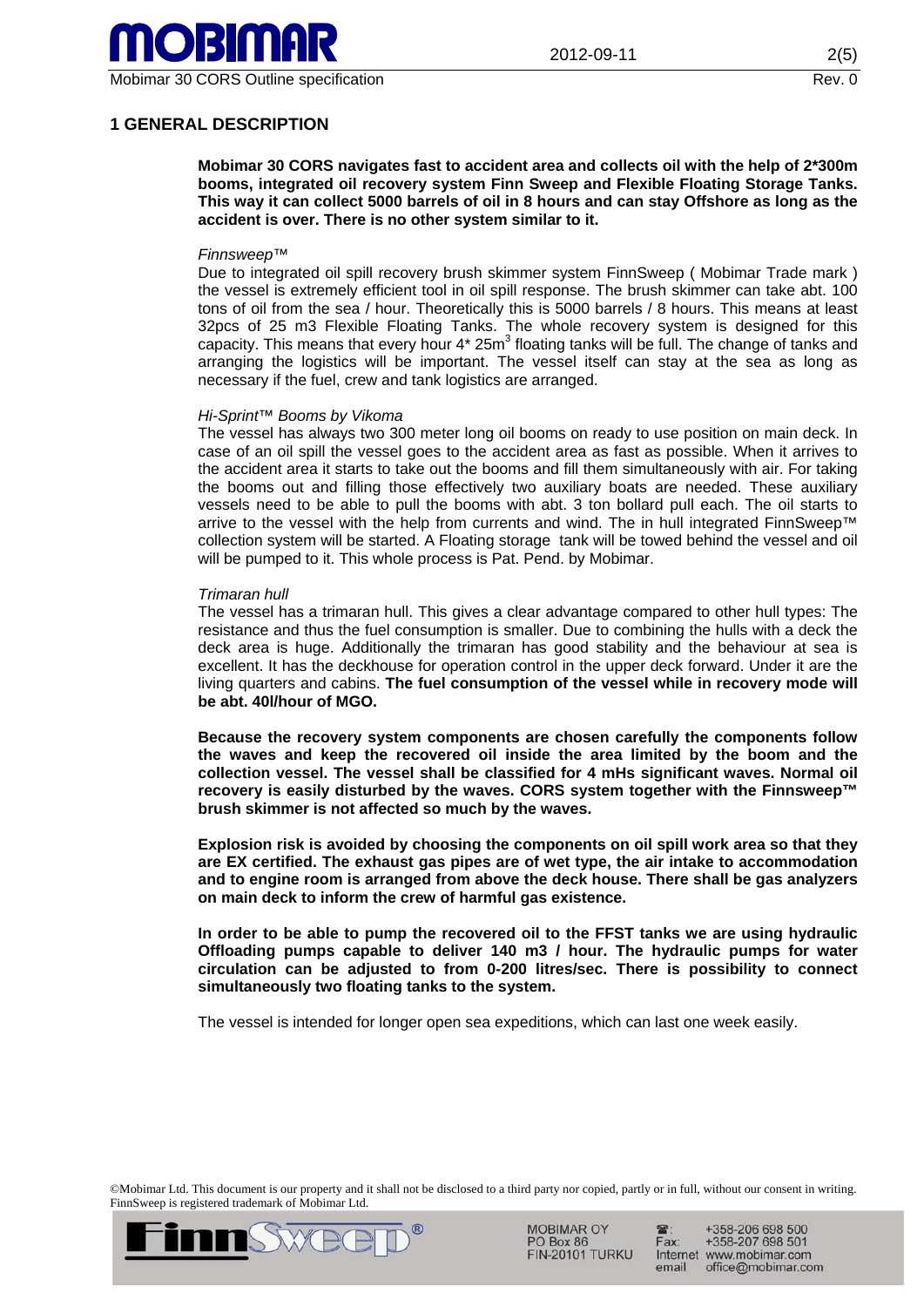

Mobimar 30 CORS Outline specification Rev. 0

Mobimar 30 has accommodation arranged so that there are three cabins: One for the Captain on bridge level and two cabins on main deck level for the crew.



**Bridge deck level: Navigation area, Captain´s Cabin, Operation Centre** 

The bridge is designed for two navigation persons. One at the There can be a co-pilot sitting next to the person in helm. A small sofa with table is mounted behind the pilots as shown in the GA.



**Main Deck level: Pantry, Mess room, two crew cabins, Two Heads, Shower, Change area, Deck Storage.** 

©Mobimar Ltd. This document is our property and it shall not be disclosed to a third party nor copied, partly or in full, without our consent in writing. FinnSweep is registered trademark of Mobimar Ltd.



MOBIMAR OY<br>PO Box 86 **FIN-20101 TURKU** 

+358-206 698 500<br>+358-207 698 501  $\mathbf{\widehat{a}}$ : Fax: Internet www.mobimar.com email office@mobimar.com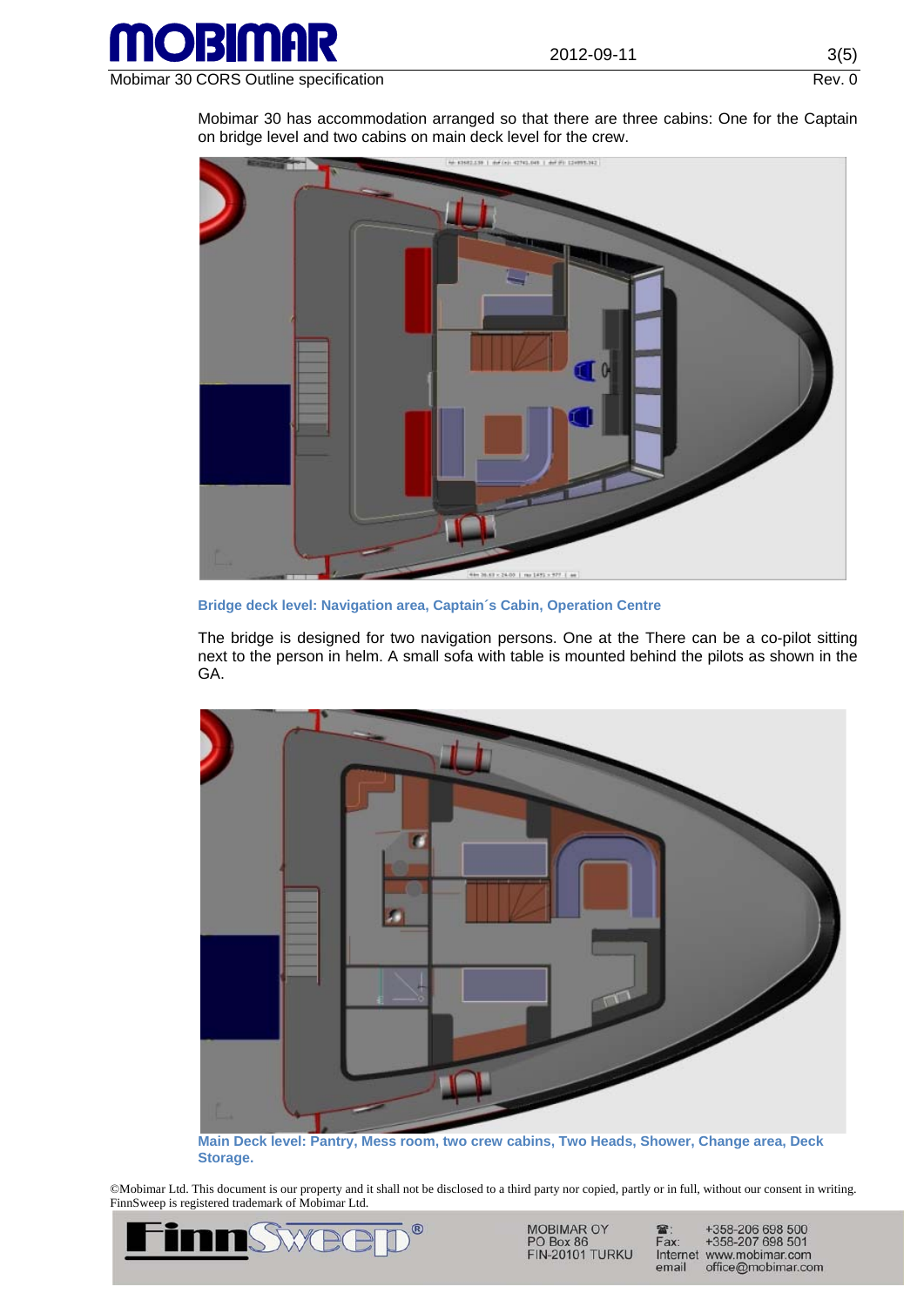

On main deck level there will be dedicated workshop/deck storage. There is a space for changing clothes and washing in a shower. From this space there is entrance to a separate water closet and shower.

Additionally there will be a small pantry and mess room.



**On main deck there is 200 m² for Equipment area. This picture shows a 20`container, MOB vessel, two open ocean boom reels 500m of boom on each. There is still a good amount of working space around the deck.** 

In addition on hull level: One cabin for temporary crew, Engine room, Steering Gear room, Storage etc.

The vessel propulsion is marine diesel engine with conventional shafting and propeller arrangement.

*Controllable pitch* propeller is offered as an option for constant low speed working and maximum hydraulic power output in different sea states and load conditions. CP-propeller helps moving the vessel accurately and allowing simultaneous use of the needed hydraulic equipment.

The vessel has low wave making properties. Because of the relatively high speed low-weight materials and constructions are preferred throughout the vessel.

The vessel can be outfitted for many different types of operations with optional equipment. For example the vessel can be turned into an oil recovery version by equipping it with an integrated FinnSweep™ brush skimmer.

#### *Operational requirements*

The vessel described in this text is designed for any work operations in coastal waters and on open sea. However, oil spill response work can only be made in relatively calm waters due to the nature of the work.

The specified operational requirements are as follows: Special service vessel / Open Sea. The vessel shall be classified by BV, DNV, GL, Lloyds or equal. Ambient temperature:  $+0$  °C - + 35 °C<br>Sea water temperature:  $+0$  °C - + 28 °C Sea water temperature:

©Mobimar Ltd. This document is our property and it shall not be disclosed to a third party nor copied, partly or in full, without our consent in writing. FinnSweep is registered trademark of Mobimar Ltd.



**MOBIMAR OY** PO Box 86 **FIN-20101 TURKU** 

+358-206 698 500 +358-207 698 501 Fax: Internet www.mobimar.com email office@mobimar.com